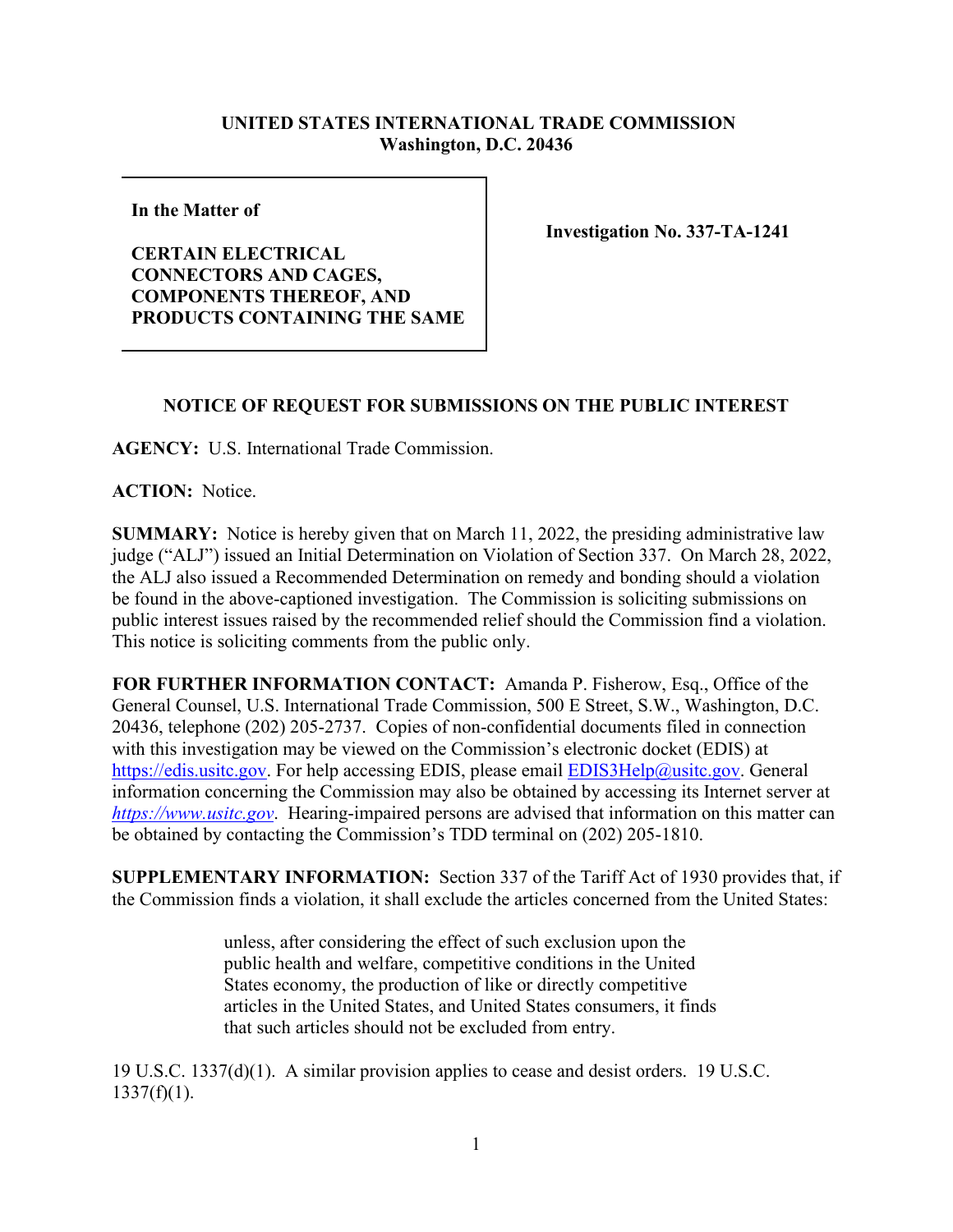The Commission is soliciting submissions on public interest issues raised by the recommended relief should the Commission find a violation, specifically: a limited exclusion order directed to certain electrical connectors and cages, components thereof, and products containing the same imported, sold for importation, and/or sold after importation by respondents Luxshare Precision Industry Co., Ltd., Dongguan Luxshare Precision Industry Co. Ltd., Luxshare Precision Limited (HK), and Luxshare-ICT Inc. (collectively, "Luxshare"); and cease and desist orders directed to Luxshare. Parties are to file public interest submissions pursuant to 19 CFR 210.50(a)(4).

The Commission is interested in further development of the record on the public interest in this investigation. Accordingly, members of the public are invited to file submissions of no more than five (5) pages, inclusive of attachments, concerning the public interest in light of the ALJ's Recommended Determination on Remedy and Bonding issued in this investigation on March 28, 2022.Comments should address whether issuance of the recommended remedial orders in this investigation, should the Commission find a violation, would affect the public health and welfare in the United States, competitive conditions in the United States economy, the production of like or directly competitive articles in the United States, or United States consumers.

In particular, the Commission is interested in comments that:

- (i) explain how the articles potentially subject to the recommended remedial orders are used in the United States;
- (ii) identify any public health, safety, or welfare concerns in the United States relating to the recommended orders;
- (iii) identify like or directly competitive articles that complainant, its licensees, or third parties make in the United States which could replace the subject articles if they were to be excluded;
- (iv) indicate whether complainant, complainant's licensees, and/or third-party suppliers have the capacity to replace the volume of articles potentially subject to the recommended orders within a commercially reasonable time; and
- (v) explain how the recommended orders would impact consumers in the United States.

Written submissions must be filed no later than by close of business on April 27, 2022.

Persons filing written submissions must file the original document electronically on or before the deadlines stated above. The Commission's paper filing requirements in 19 CFR 210.4(f) are currently waived. 85 FR 15798 (Mar. 19, 2020). Submissions should refer to the investigation number ("Inv. No. 337-TA-1241") in a prominent place on the cover page and/or the first page. (*See Handbook for Electronic Filing Procedures,*